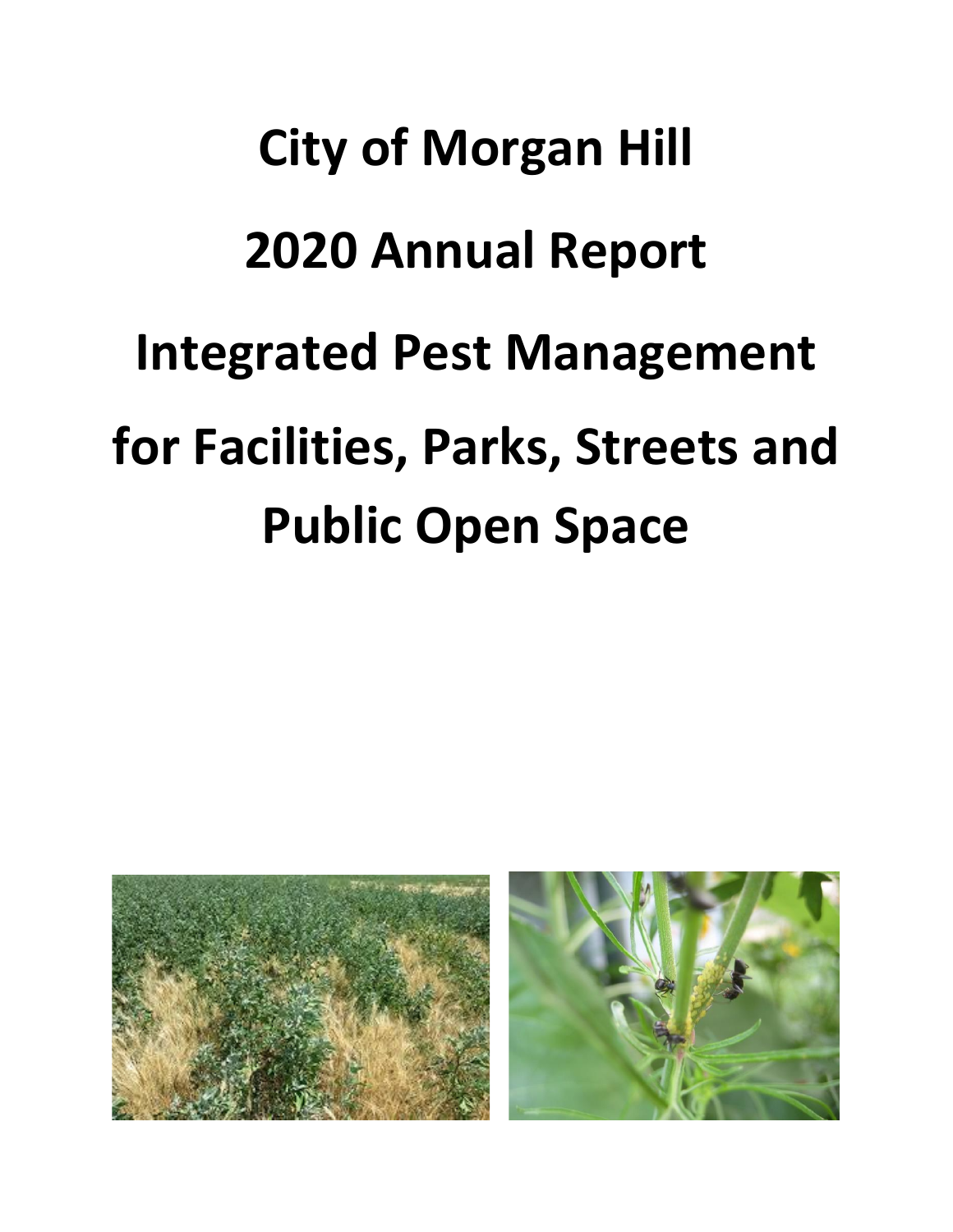#### **City of Morgan Hill Integrated Pest Management 2020 Annual Report**

## <span id="page-1-0"></span>**Table of Contents**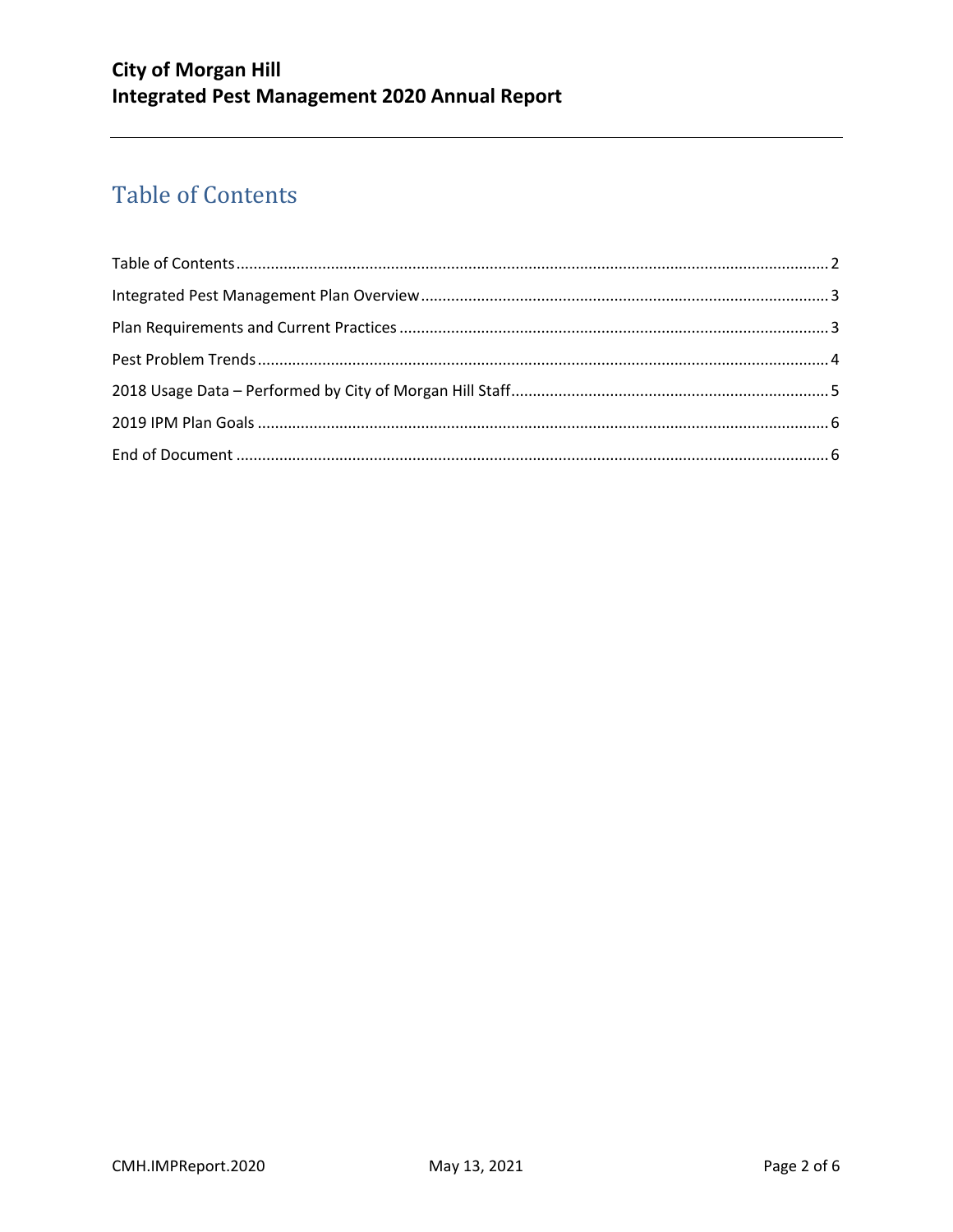#### <span id="page-2-0"></span>**Integrated Pest Management Plan Overview**

The goal of the City of Morgan Hill IPM Plan is to align city maintenance practices in public buildings, parks, landscaped grounds, public right of way and open space areas with the Integrated Pest Management (IPM) approach to pest control.

The IPM Plan applies to all city facilities and all maintenance activities, and the Management Policy Statement of the plan defines it as a tool to assist the City of Morgan Hill to carry out pest management operations using Integrated Pest Management techniques in a manner to control pests effectively, and to minimize the use of pesticides. Per the plan, whenever feasible, non-toxic alternative pest control methods will be used and efforts will be made by the City to seek new technology, best management practices and the least toxic approaches to address all pest control issues. The Plan is available for the use of City employees for educating staff and the public about the City's commitment to, and implementation of, IPM practices.

#### <span id="page-2-1"></span>**Plan Requirements and Current Practices**

The IPM Plan includes a Management Policy Statement, Implementation Responsibilities, Citywide IPM Requirements, Staff Training, Record Keeping and Annual Reports.

Currently, the City's Maintenance Manager has the responsibility to administer and manage the IPM plan and all regulatory reporting for work performed by City Staff. City managed contractors that perform pesticide applications are required to obtain the proper licensing and are required to report usage to any regulatory agencies per their permits and must submit pesticides used on City property for review and must abide by all rules listed in the City of Morgan Hill IPM Plan.

City staff currently performs weed abatement in parks, public rights of way (ROW), and utility roadways & pathways, while City managed contractors perform this same service on street medians, and facilities landscapes. Any pesticides utilized cannot contain a signal word of "Danger" on the label for routine maintenance, while pesticides with a signal word of "Caution" are allowed. In 2020, it became apparent that the City's restrictions mandating no use of pesticides using the signal work of "Warning" would limit the use of some possible glyphosate alternatives. Due to this, the next update to the City of Morgan Hill's IPM will allow some exceptions for pesticides with the signal word "Warning". Specifically, pesticides that are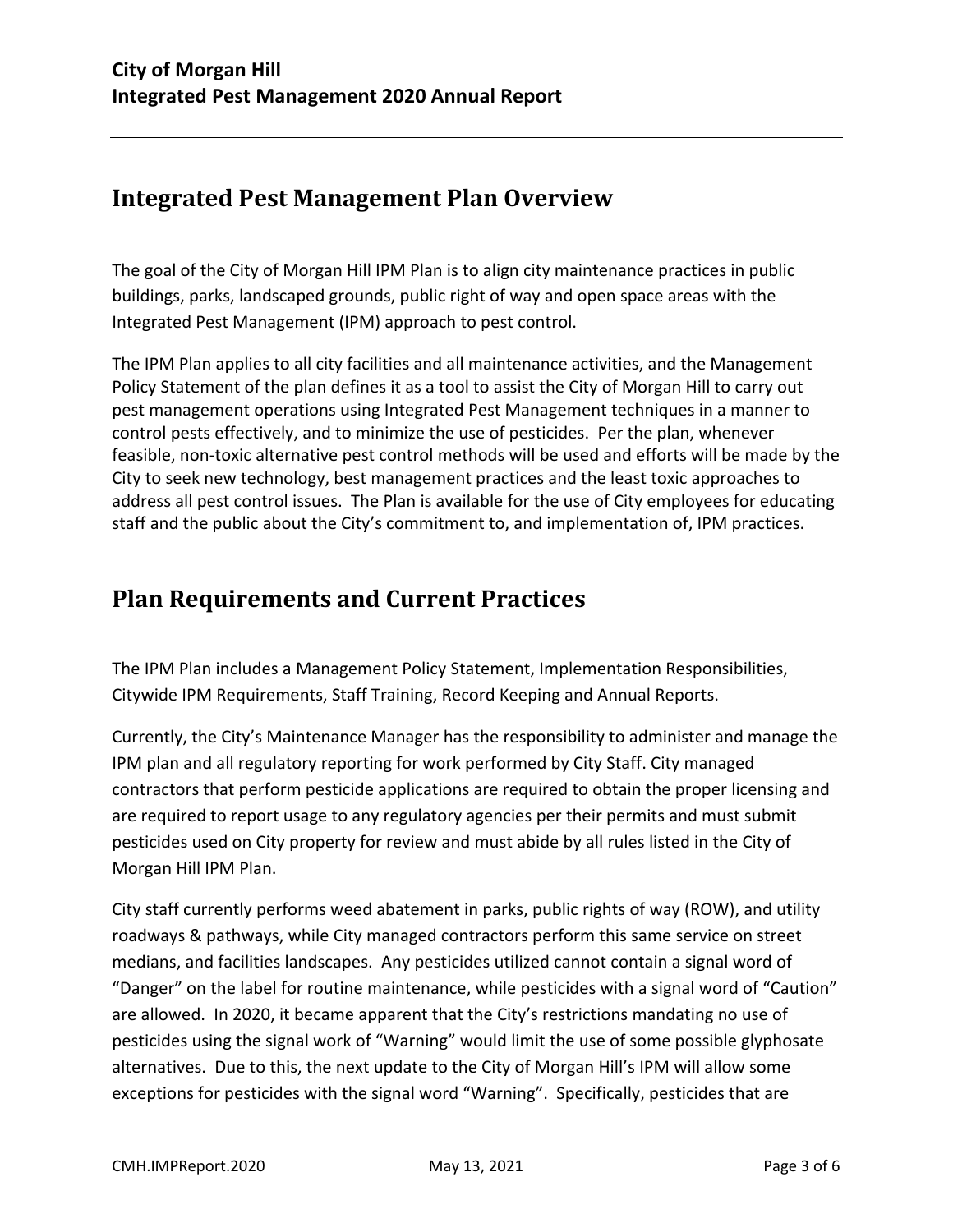organic in nature, but contain the signal work "Warning" can be acceptable, but the use is limited, and the pesticide has to be approved by the IPM Administrator or their delegate prior to use.

Although not required by State or Federal regulations, the City of Morgan Hill IPM Plan continues the requirement that City owned or maintained parks are posted for public knowledge a minimum of 3 days prior to a pesticide application, and the posting cannot be removed any earlier than 1 day after it is safe to re-enter the application area.

The City IPM Plan also defines that employees that will be applying pesticides be trained per the CA Department of Pesticide Regulations requirements, and that the IPM Administrator informs all City staff on an annual basis of the City's IPM Plan, restrictions on pesticide usage, and appropriate procedures for controlling pests. All City staff who apply pesticides have certifications that are renewable every two years which require 20 hours of continuing education training prior to obtain a recertification. All City employees performing this work were compliant in 2020. All City Staff are annually notified via e-mail of the IPM requirements in the form of the current soft copy document and a list of bullet point items of the critical points of the plan required of staff that do not perform pesticide application as a part of their normal job duties.

#### <span id="page-3-0"></span>**Pest Problem Trends**

The rodent activity in Community Park continues to be reduced by the continued use of the use of a less toxic, practice of utilizing carbon monoxide gas into the holes and dens of the burrowing animals. The City owned and maintained buildings continued to be serviced regularly by contract services and remains successful.

In the fall of 2020, excessive rodent population in the City owned parking garage in the downtown began to be reported by users and nearby business owners. Although the City owns the facility, the pesticide maintenance is delegated to the retail business owners located in the facility. The City reviewed the problem, and worked with business owners late in 2020, and into 2021. Additional physical barriers were added by the City, and new pest control specialists were hired to maintain the ongoing trapping, as rodenticides have been restricted from use in the City of Morgan Hill buildings and properties. At the time of this report, there have been no recent reports of rodents in the structure.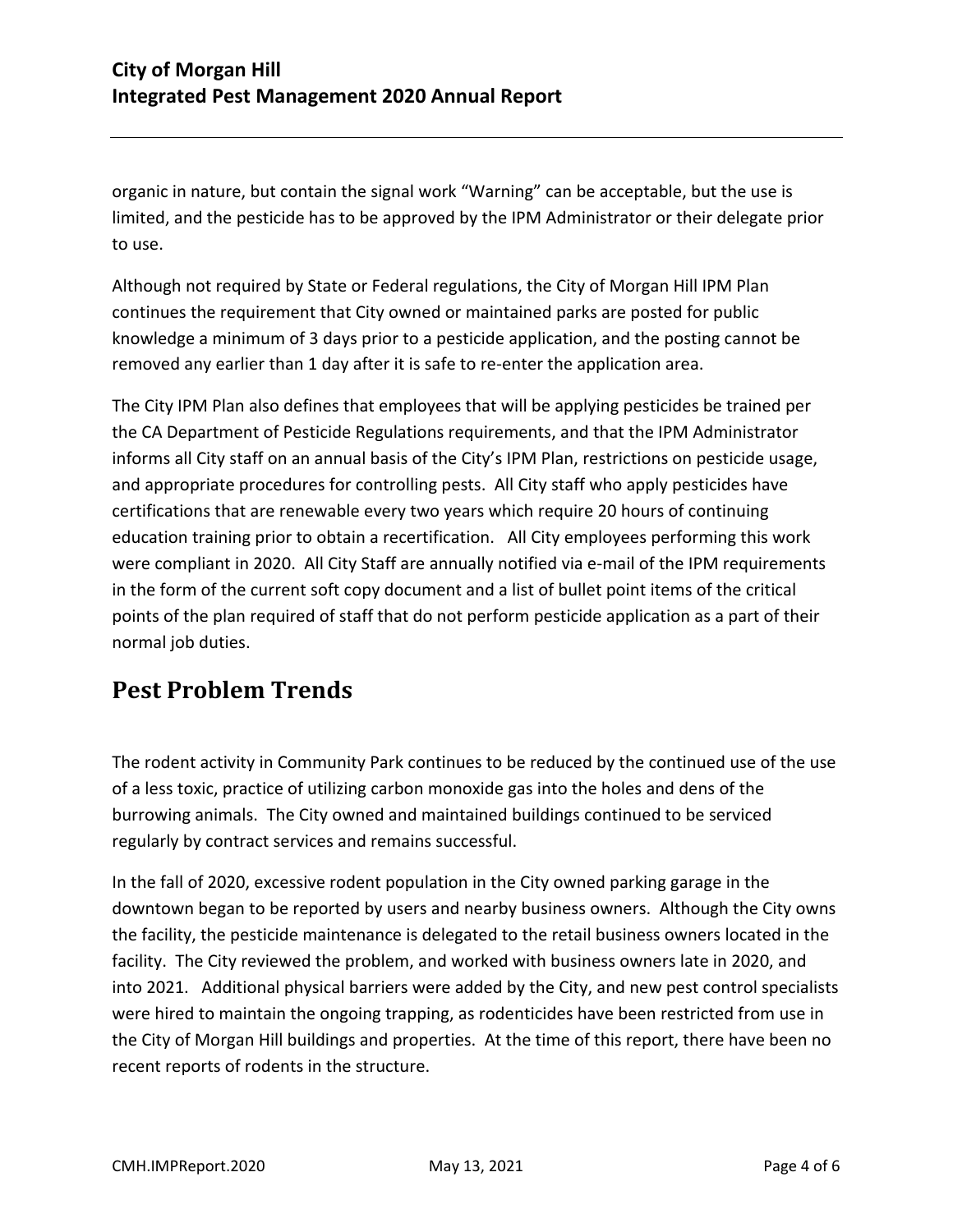### <span id="page-4-0"></span>**2020 Usage Data – Performed by City of Morgan Hill Staff**

The following table denotes the amount of pesticides used to treat our City ROW and Parks for calendar year 2020:

| <b>Pesticide</b>                    | <b>Streets</b> |             |         | <b>Pesticide</b> | <b>Parks</b> |      |         |
|-------------------------------------|----------------|-------------|---------|------------------|--------------|------|---------|
|                                     | Amount         | <b>Unit</b> | Acreage |                  | Amount       | Unit | Acreage |
| Ranger Pro - Oz                     | 64.00          | gal         |         | Ranger Pro - Oz  | 0.00         | gal  |         |
| <b>Dimension Ultra</b><br>$WP - Oz$ | 4.53           | gal         | 61.36   |                  |              |      |         |
| Capstone                            | 18.13          | gal         |         |                  |              |      |         |
| No Foam B                           | 0.23           | gal         |         |                  |              |      |         |